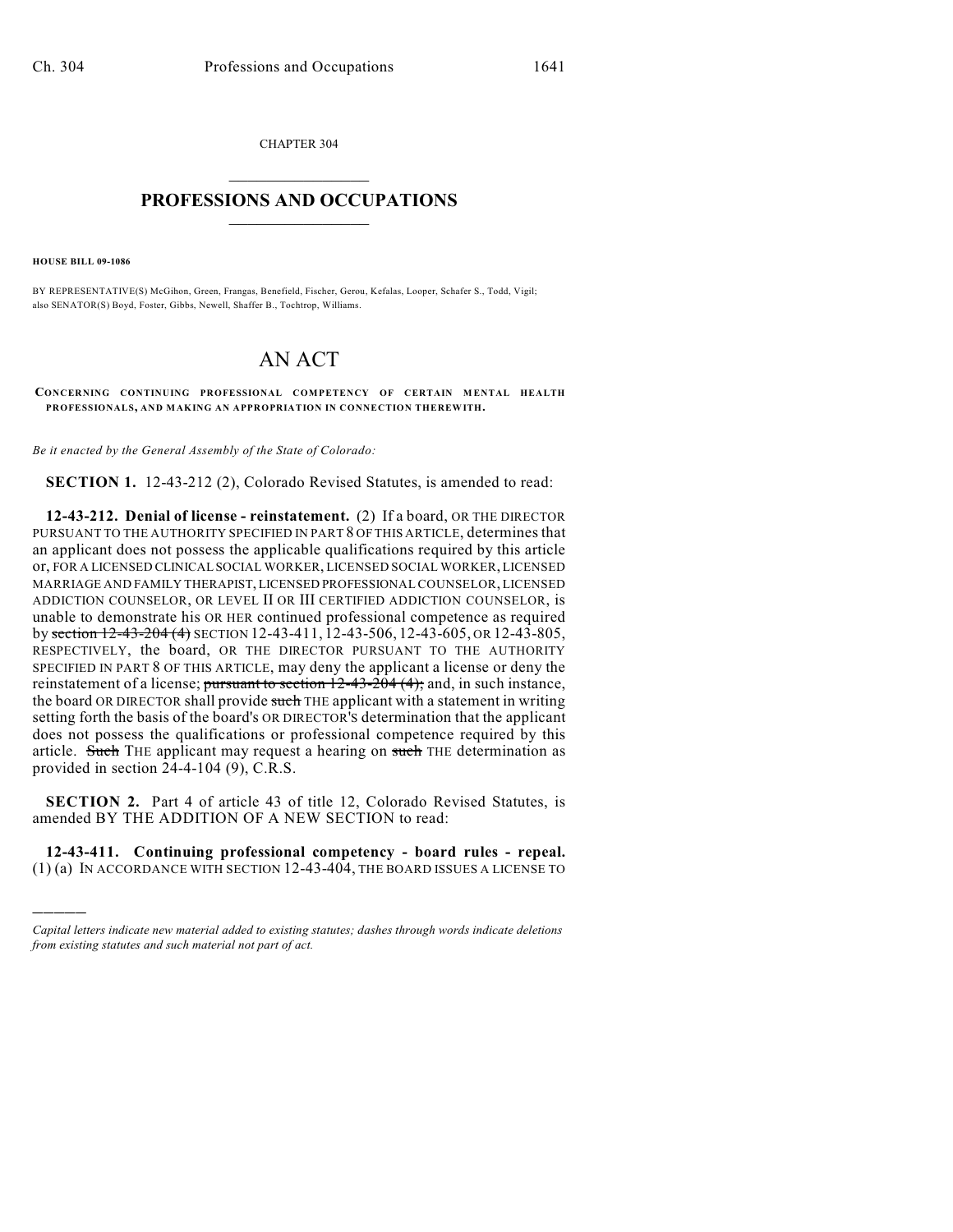PRACTICE AS A CLINICAL SOCIAL WORKER OR A SOCIAL WORKER BASED ON WHETHER THE APPLICANT SATISFIES MINIMUM EDUCATIONAL AND EXPERIENCE REQUIREMENTS THAT DEMONSTRATE PROFESSIONAL COMPETENCY TO PRACTICE AS A LICENSED CLINICAL SOCIAL WORKER OR A LICENSED SOCIAL WORKER, RESPECTIVELY. AFTER A LICENSE IS ISSUED TO AN APPLICANT, THE LICENSED CLINICAL SOCIAL WORKER OR LICENSED SOCIAL WORKER SHALL MAINTAIN CONTINUING PROFESSIONAL COMPETENCY TO PRACTICE AS A LICENSED CLINICAL SOCIAL WORKER OR LICENSED SOCIAL WORKER, RESPECTIVELY.

(b) THE BOARD SHALL ADOPT RULES ESTABLISHING A CONTINUING PROFESSIONAL COMPETENCY PROGRAM THAT INCLUDES, AT A MINIMUM, THE FOLLOWING ELEMENTS:

(I) A SELF-ASSESSMENT OF THE KNOWLEDGE AND SKILLS OF A LICENSED CLINICAL SOCIAL WORKER OR LICENSED SOCIAL WORKER SEEKING TO RENEW OR REINSTATE A LICENSE;

(II) DEVELOPMENT, EXECUTION, AND DOCUMENTATION OF A LEARNING PLAN BASED ON THE ASSESSMENT; AND

(III) PERIODIC DEMONSTRATION OF KNOWLEDGE AND SKILLS THROUGH DOCUMENTATION OF ACTIVITIES NECESSARY TO ENSURE AT LEAST MINIMAL ABILITY TO SAFELY PRACTICE THE PROFESSION. NOTHING IN THIS SUBPARAGRAPH (III) SHALL REQUIRE A LICENSED CLINICAL SOCIAL WORKER OR A LICENSED SOCIAL WORKER TO RETAKE ANY EXAMINATION REQUIRED PURSUANT TO SECTION 12-43-404 IN CONNECTION WITH INITIAL LICENSURE.

(c) THE BOARD SHALL ESTABLISH THAT A LICENSED CLINICAL SOCIAL WORKER OR LICENSED SOCIAL WORKER IS DEEMED TO SATISFY THE CONTINUING COMPETENCY REQUIREMENTS OF THIS SECTION IF THE LICENSED CLINICAL SOCIAL WORKER OR LICENSED SOCIAL WORKER MEETS THE CONTINUED PROFESSIONAL COMPETENCE REQUIREMENTS OF ONE OF THE FOLLOWING ENTITIES:

(I) A STATE DEPARTMENT, INCLUDING CONTINUED PROFESSIONAL COMPETENCE REQUIREMENTS IMPOSED THROUGH A CONTRACTUAL ARRANGEMENT WITH A PROVIDER;

(II) AN ACCREDITING BODY RECOGNIZED BY THE BOARD; OR

(III) AN ENTITY APPROVED BY THE BOARD.

(d) (I) AFTER THE PROGRAM IS ESTABLISHED, LICENSED CLINICAL SOCIAL WORKERS AND LICENSED SOCIAL WORKERS SHALL SATISFY THE REQUIREMENTS OF THE PROGRAM IN ORDER TO RENEW OR REINSTATE A LICENSE TO PRACTICE AS A LICENSED CLINICAL SOCIAL WORKER OR AS A LICENSED SOCIAL WORKER IN COLORADO.

(II) THE REQUIREMENTS OF THIS SECTION APPLY TO INDIVIDUAL LICENSED CLINICAL SOCIAL WORKERS OR LICENSED SOCIAL WORKERS WHO ARE LICENSED PURSUANT TO THIS PART 4, AND NOTHING IN THIS SECTION SHALL BE CONSTRUED TO REQUIRE A PERSON WHO EMPLOYS OR CONTRACTS WITH A LICENSED CLINICAL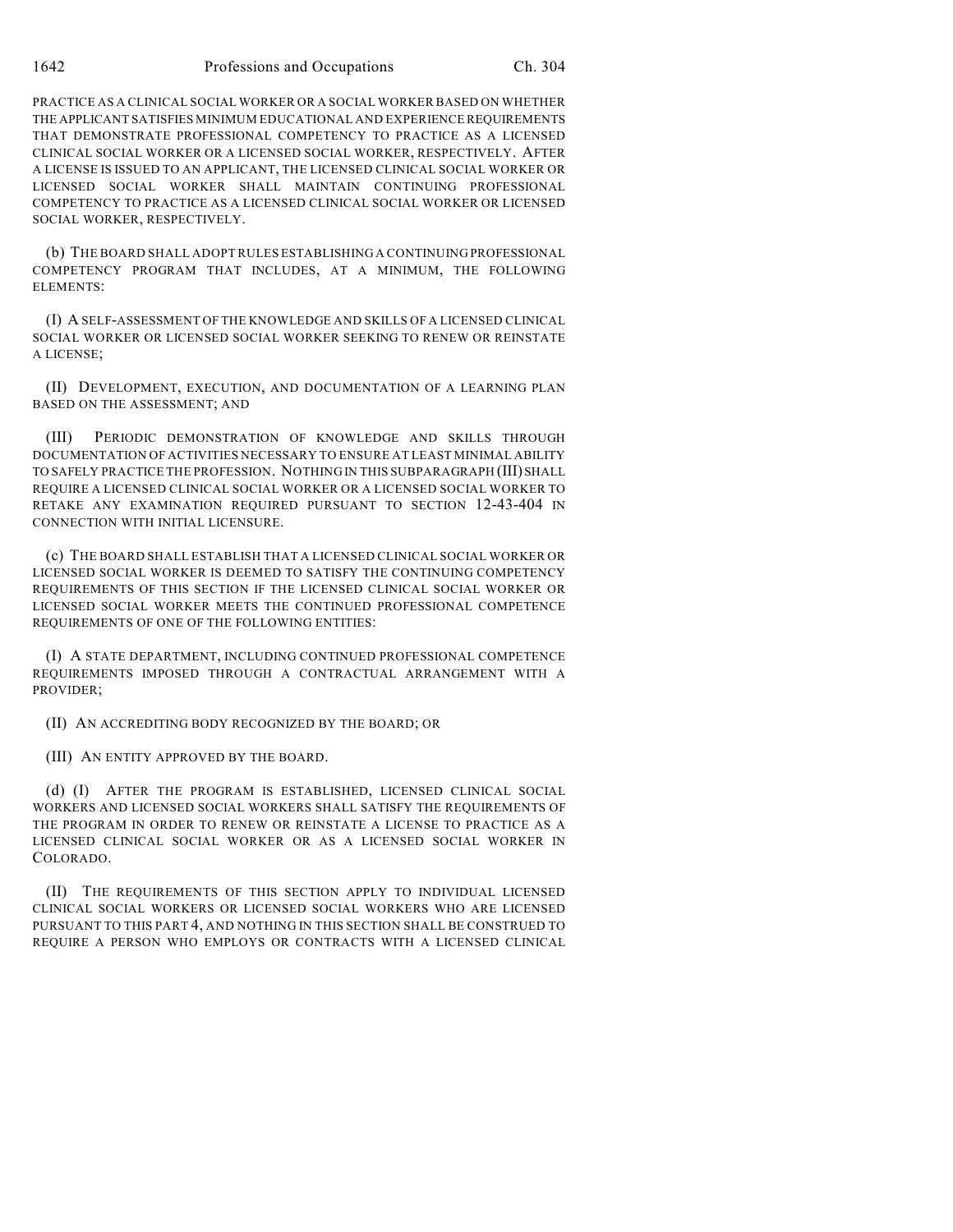SOCIAL WORKER OR LICENSED SOCIAL WORKER TO COMPLY WITH THE REQUIREMENTS OF THIS SECTION.

(2) (a) RECORDS OF ASSESSMENTS OR OTHER DOCUMENTATION DEVELOPED OR SUBMITTED IN CONNECTION WITH THE CONTINUING PROFESSIONAL COMPETENCY PROGRAM ARE CONFIDENTIAL AND NOT SUBJECT TO INSPECTION BY THE PUBLIC OR DISCOVERY IN CONNECTION WITH A CIVIL ACTION AGAINST A LICENSED CLINICAL SOCIAL WORKER OR A LICENSED SOCIAL WORKER. THE RECORDS OR DOCUMENTS SHALL BE USED ONLY BY THE BOARD FOR PURPOSES OF DETERMINING WHETHER A LICENSED CLINICAL SOCIAL WORKER OR LICENSED SOCIAL WORKER IS MAINTAINING CONTINUING PROFESSIONAL COMPETENCY TO ENGAGE IN THE PROFESSION.

(b) SUBJECT TO THE REQUIREMENTS OF PARAGRAPH (a) OF THIS SUBSECTION (2), NOTHING IN THIS SECTION SHALL BE CONSTRUED TO RESTRICT THE DISCOVERY OF INFORMATION OR DOCUMENTS THAT ARE OTHERWISE DISCOVERABLE UNDER THE COLORADO RULES OF CIVIL PROCEDURE IN CONNECTION WITH A CIVIL ACTION AGAINST A LICENSED CLINICAL SOCIAL WORKER OR LICENSED SOCIAL WORKER.

(3) AS USED IN THIS SECTION, "CONTINUING PROFESSIONAL COMPETENCY" MEANS THE ONGOING ABILITY OF A LICENSEE TO LEARN, INTEGRATE, AND APPLY THE KNOWLEDGE, SKILL, AND JUDGMENT TO PRACTICE AS A LICENSED CLINICAL SOCIAL WORKER OR AS A LICENSED SOCIAL WORKER, AS APPLICABLE, ACCORDING TO GENERALLY ACCEPTED INDUSTRY STANDARDS AND PROFESSIONAL ETHICAL STANDARDS IN A DESIGNATED ROLE AND SETTING.

(4) THIS SECTION IS REPEALED, EFFECTIVE JULY 1, 2014.

**SECTION 3.** Part 5 of article 43 of title 12, Colorado Revised Statutes, is amended BY THE ADDITION OF A NEW SECTION to read:

**12-43-506. Continuing professional competency - board rules - repeal.** (1) (a) IN ACCORDANCE WITH SECTION 12-43-504, THE BOARD ISSUES A LICENSE TO PRACTICE MARRIAGE AND FAMILY THERAPY BASED ON WHETHER THE APPLICANT SATISFIES MINIMUM EDUCATIONAL AND EXPERIENCE REQUIREMENTS THAT DEMONSTRATE PROFESSIONAL COMPETENCY TO PRACTICE MARRIAGE AND FAMILY THERAPY. AFTER A LICENSE IS ISSUED TO AN APPLICANT, THE LICENSED MARRIAGE AND FAMILY THERAPIST SHALL MAINTAIN CONTINUING PROFESSIONAL COMPETENCY TO PRACTICE MARRIAGE AND FAMILY THERAPY.

(b) THE BOARD SHALL ADOPT RULES ESTABLISHING A CONTINUING PROFESSIONAL COMPETENCY PROGRAM THAT INCLUDES, AT A MINIMUM, THE FOLLOWING ELEMENTS:

(I) A SELF-ASSESSMENT OF THE KNOWLEDGE AND SKILLS OF A LICENSED MARRIAGE AND FAMILY THERAPIST SEEKING TO RENEW OR REINSTATE A LICENSE;

(II) DEVELOPMENT, EXECUTION, AND DOCUMENTATION OF A LEARNING PLAN BASED ON THE ASSESSMENT; AND

(III) PERIODIC DEMONSTRATION OF KNOWLEDGE AND SKILLS THROUGH DOCUMENTATION OF ACTIVITIES NECESSARY TO ENSURE AT LEAST MINIMAL ABILITY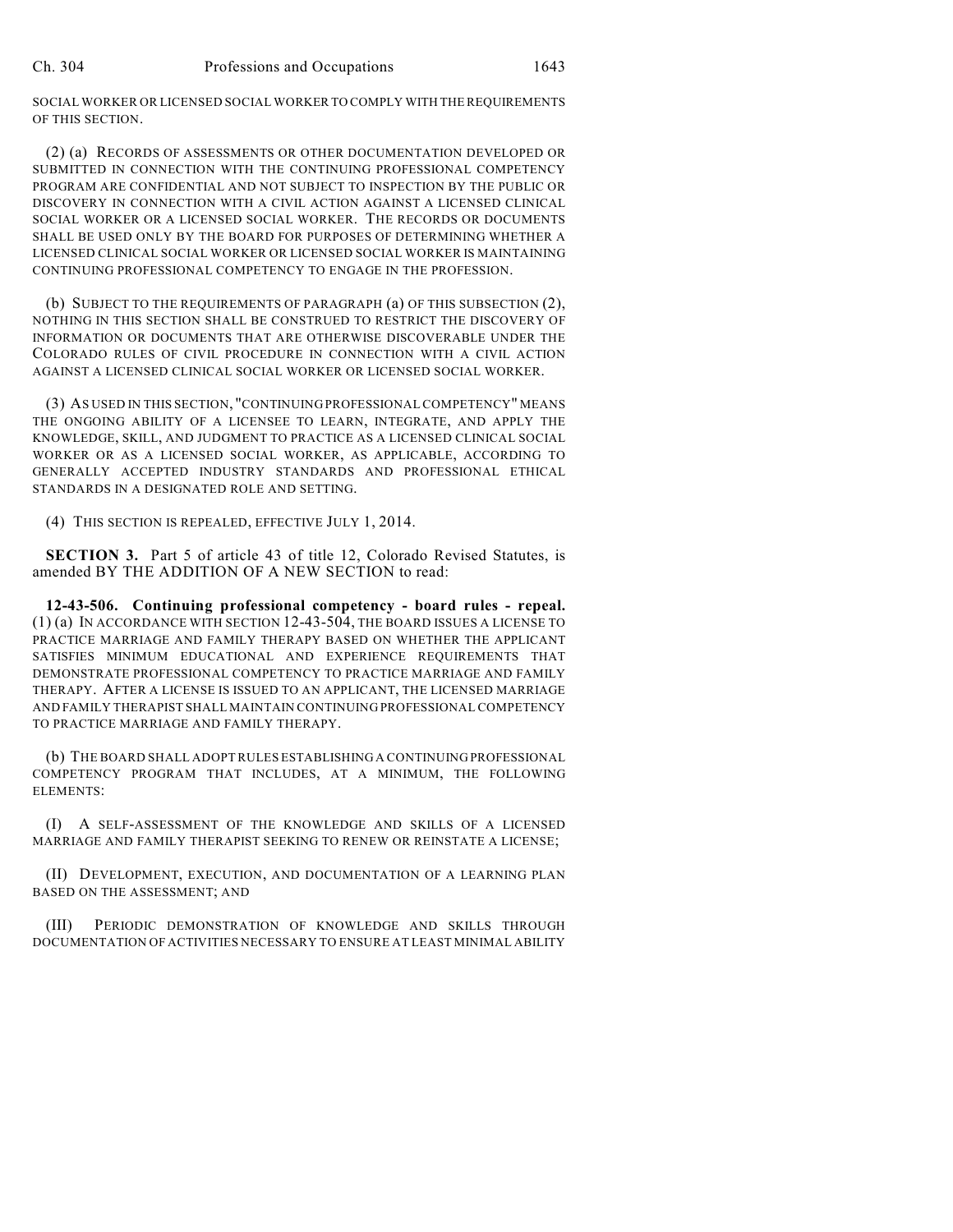TO SAFELY PRACTICE THE PROFESSION. NOTHING IN THIS SUBPARAGRAPH (III) SHALL REQUIRE A LICENSED MARRIAGE AND FAMILY THERAPIST TO RETAKE ANY EXAMINATION REQUIRED PURSUANT TO SECTION 12-43-504 IN CONNECTION WITH INITIAL LICENSURE.

(c) THE BOARD SHALL ESTABLISH THAT A LICENSED MARRIAGE AND FAMILY THERAPIST IS DEEMED TO SATISFY THE CONTINUING COMPETENCY REQUIREMENTS OF THIS SECTION IF THE LICENSED MARRIAGE AND FAMILY THERAPIST MEETS THE CONTINUED PROFESSIONAL COMPETENCE REQUIREMENTS OF ONE OF THE FOLLOWING ENTITIES:

(I) A STATE DEPARTMENT, INCLUDING CONTINUED PROFESSIONAL COMPETENCE REQUIREMENTS IMPOSED THROUGH A CONTRACTUAL ARRANGEMENT WITH A PROVIDER;

(II) AN ACCREDITING BODY RECOGNIZED BY THE BOARD; OR

(III) AN ENTITY APPROVED BY THE BOARD.

(d) (I) AFTER THE PROGRAM IS ESTABLISHED, A LICENSED MARRIAGE AND FAMILY THERAPIST SHALL SATISFY THE REQUIREMENTS OF THE PROGRAM IN ORDER TO RENEW OR REINSTATE A LICENSE TO PRACTICE MARRIAGE AND FAMILY THERAPY IN COLORADO.

(II) THE REQUIREMENTS OF THIS SECTION APPLY TO INDIVIDUAL MARRIAGE AND FAMILY THERAPISTS WHO ARE LICENSED PURSUANT TO THIS PART 5, AND NOTHING IN THIS SECTION SHALL BE CONSTRUED TO REQUIRE A PERSON WHO EMPLOYS OR CONTRACTS WITH A LICENSED MARRIAGE AND FAMILY THERAPIST TO COMPLY WITH THE REQUIREMENTS OF THIS SECTION.

(2) (a) RECORDS OF ASSESSMENTS OR OTHER DOCUMENTATION DEVELOPED OR SUBMITTED IN CONNECTION WITH THE CONTINUING PROFESSIONAL COMPETENCY PROGRAM ARE CONFIDENTIAL AND NOT SUBJECT TO INSPECTION BY THE PUBLIC OR DISCOVERY IN CONNECTION WITH A CIVIL ACTION AGAINST A LICENSED MARRIAGE AND FAMILY THERAPIST. THE RECORDS OR DOCUMENTS SHALL BE USED ONLY BY THE BOARD FOR PURPOSES OF DETERMINING WHETHER A LICENSED MARRIAGE AND FAMILY THERAPIST IS MAINTAINING CONTINUING PROFESSIONAL COMPETENCY TO ENGAGE IN THE PROFESSION.

(b) SUBJECT TO THE REQUIREMENTS OF PARAGRAPH (a) OF THIS SUBSECTION (2), NOTHING IN THIS SECTION SHALL BE CONSTRUED TO RESTRICT THE DISCOVERY OF INFORMATION OR DOCUMENTS THAT ARE OTHERWISE DISCOVERABLE UNDER THE COLORADO RULES OF CIVIL PROCEDURE IN CONNECTION WITH A CIVIL ACTION AGAINST A LICENSED MARRIAGE AND FAMILY THERAPIST.

(3) AS USED IN THIS SECTION, "CONTINUING PROFESSIONAL COMPETENCY" MEANS THE ONGOING ABILITY OF A LICENSEE TO LEARN, INTEGRATE, AND APPLY THE KNOWLEDGE, SKILL, AND JUDGMENT TO PRACTICE AS A MARRIAGE AND FAMILY THERAPIST ACCORDING TO GENERALLY ACCEPTED INDUSTRY STANDARDS AND PROFESSIONAL ETHICAL STANDARDS IN A DESIGNATED ROLE AND SETTING.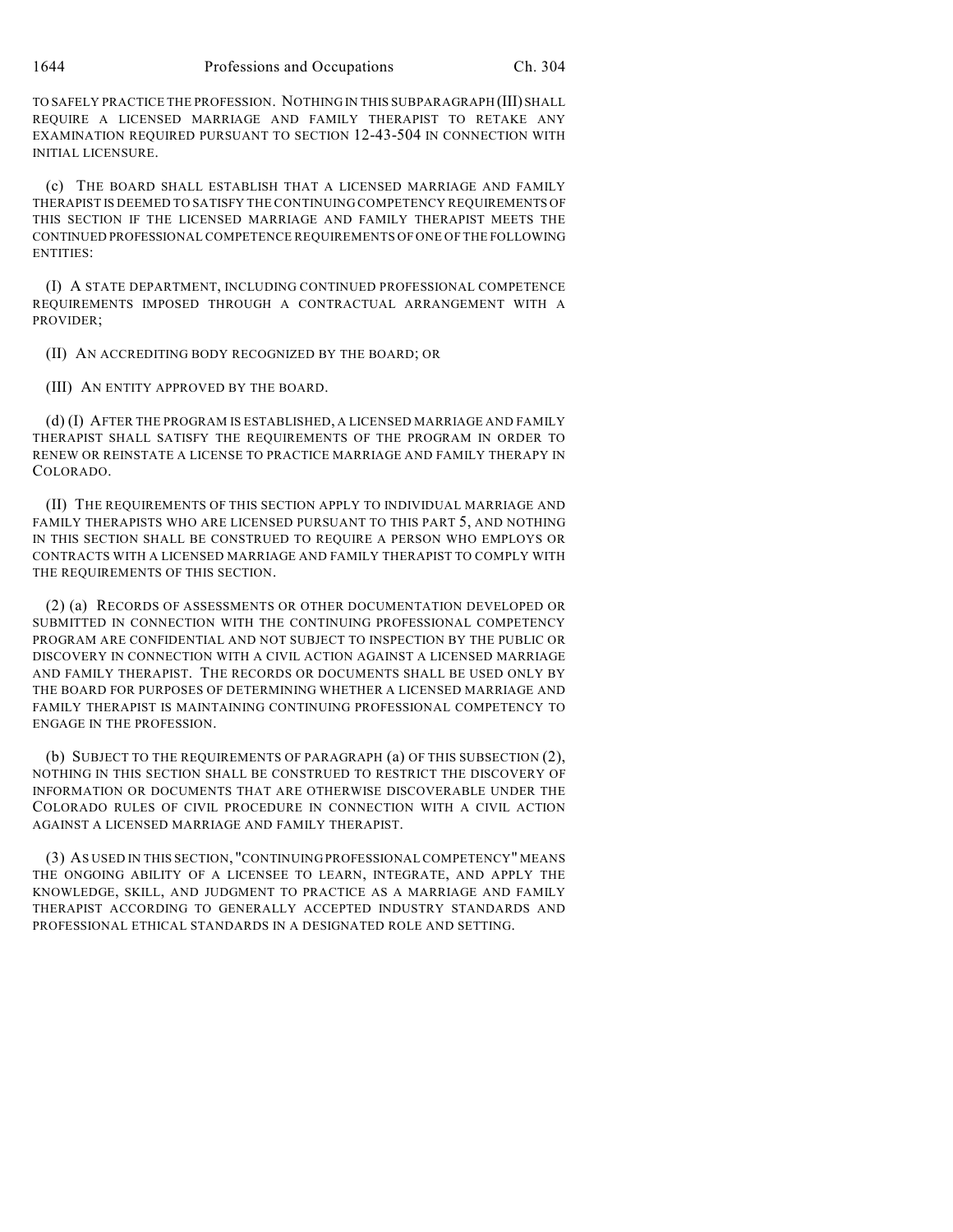(4) THIS SECTION IS REPEALED, EFFECTIVE JULY 1, 2014.

**SECTION 4.** Part 6 of article 43 of title 12, Colorado Revised Statutes, is amended BY THE ADDITION OF A NEW SECTION to read:

**12-43-605. Continuing professional competency - board rules - repeal.** (1) (a) IN ACCORDANCE WITH SECTION 12-43-603, THE BOARD ISSUES A LICENSE TO PRACTICE PROFESSIONAL COUNSELING BASED ON WHETHER THE APPLICANT SATISFIES MINIMUM EDUCATIONAL AND EXPERIENCE REQUIREMENTS THAT DEMONSTRATE PROFESSIONAL COMPETENCY TO PRACTICE PROFESSIONAL COUNSELING. AFTER A LICENSE IS ISSUED TO AN APPLICANT, THE LICENSED PROFESSIONAL COUNSELOR SHALL MAINTAIN CONTINUING PROFESSIONAL COMPETENCY TO PRACTICE PROFESSIONAL COUNSELING.

(b) THE BOARD SHALL ADOPT RULES ESTABLISHING A CONTINUING PROFESSIONAL COMPETENCY PROGRAM THAT INCLUDES, AT A MINIMUM, THE FOLLOWING ELEMENTS:

(I) A SELF-ASSESSMENT OF THE KNOWLEDGE AND SKILLS OF A LICENSED PROFESSIONAL COUNSELOR SEEKING TO RENEW OR REINSTATE A LICENSE;

(II) DEVELOPMENT, EXECUTION, AND DOCUMENTATION OF A LEARNING PLAN BASED ON THE ASSESSMENT; AND

(III) PERIODIC DEMONSTRATION OF KNOWLEDGE AND SKILLS THROUGH DOCUMENTATION OF ACTIVITIES NECESSARY TO ENSURE AT LEAST MINIMAL ABILITY TO SAFELY PRACTICE THE PROFESSION. NOTHING IN THIS SUBPARAGRAPH (III) SHALL REQUIRE A LICENSED PROFESSIONAL COUNSELOR TO RETAKE ANY EXAMINATION REQUIRED PURSUANT TO SECTION 12-43-603 IN CONNECTION WITH INITIAL LICENSURE.

(c) THE BOARD SHALL ESTABLISH THAT A LICENSED PROFESSIONAL COUNSELOR IS DEEMED TO SATISFY THE CONTINUING COMPETENCY REQUIREMENTS OF THIS SECTION IF THE LICENSED PROFESSIONAL COUNSELOR MEETS THE CONTINUED PROFESSIONAL COMPETENCE REQUIREMENTS OF ONE OF THE FOLLOWING ENTITIES:

(I) A STATE DEPARTMENT, INCLUDING CONTINUED PROFESSIONAL COMPETENCE REQUIREMENTS IMPOSED THROUGH A CONTRACTUAL ARRANGEMENT WITH A PROVIDER;

(II) AN ACCREDITING BODY RECOGNIZED BY THE BOARD; OR

(III) AN ENTITY APPROVED BY THE BOARD.

(d) (I) AFTER THE PROGRAM IS ESTABLISHED, A LICENSED PROFESSIONAL COUNSELOR SHALL SATISFY THE REQUIREMENTS OF THE PROGRAM IN ORDER TO RENEW OR REINSTATE A LICENSE TO PRACTICE PROFESSIONAL COUNSELING IN COLORADO.

(II) THE REQUIREMENTS OF THIS SECTION APPLY TO INDIVIDUAL PROFESSIONAL COUNSELORS WHO ARE LICENSED PURSUANT TO THIS PART 6, AND NOTHING IN THIS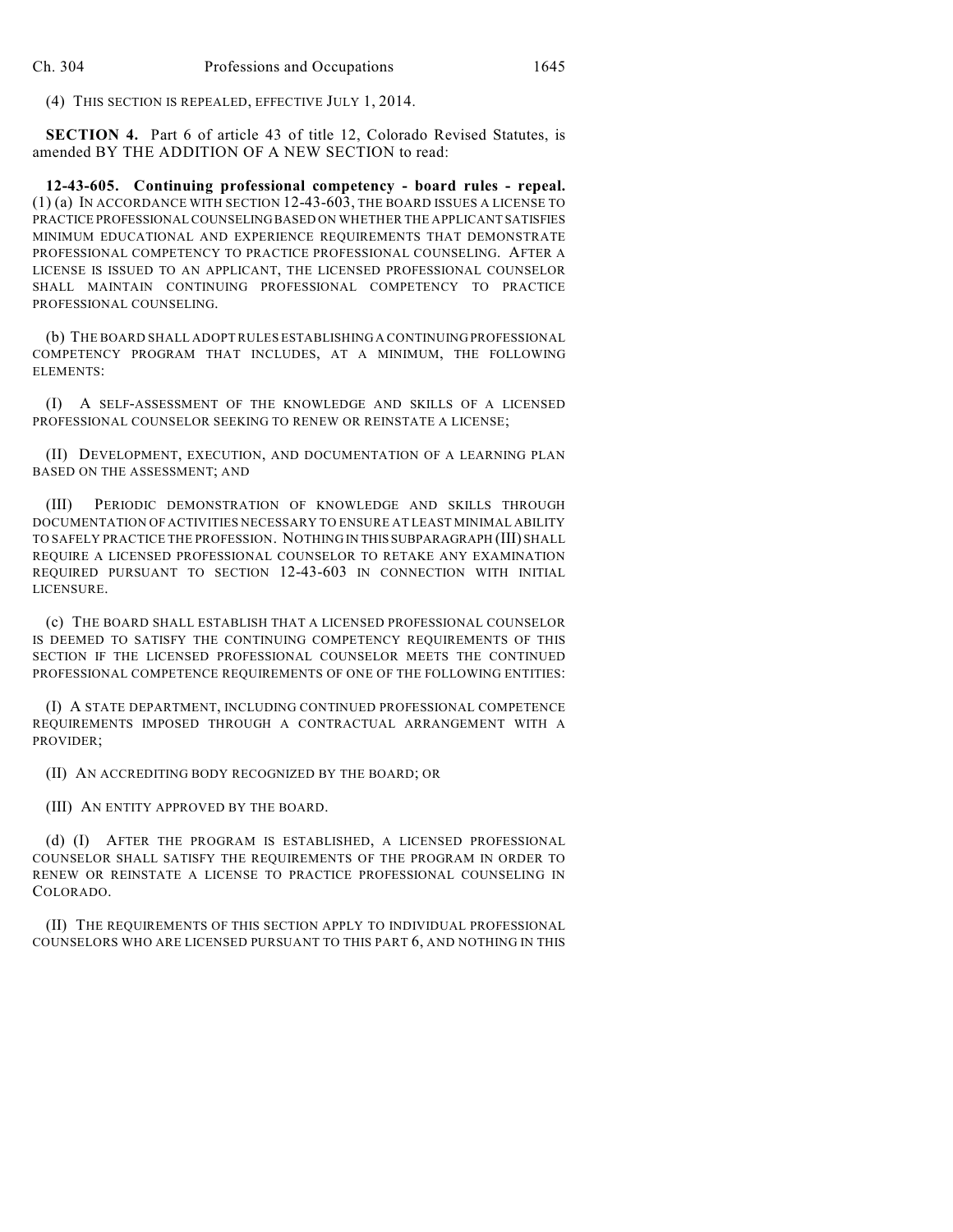SECTION SHALL BE CONSTRUED TO REQUIRE A PERSON WHO EMPLOYS OR CONTRACTS WITH A LICENSED PROFESSIONAL COUNSELOR TO COMPLY WITH THE REQUIREMENTS OF THIS SECTION.

(2) (a) RECORDS OF ASSESSMENTS OR OTHER DOCUMENTATION DEVELOPED OR SUBMITTED IN CONNECTION WITH THE CONTINUING PROFESSIONAL COMPETENCY PROGRAM ARE CONFIDENTIAL AND NOT SUBJECT TO INSPECTION BY THE PUBLIC OR DISCOVERY IN CONNECTION WITH A CIVIL ACTION AGAINST A LICENSED PROFESSIONAL COUNSELOR. THE RECORDS OR DOCUMENTS SHALL BE USED ONLY BY THE BOARD FOR PURPOSES OF DETERMINING WHETHER A LICENSED PROFESSIONAL COUNSELOR IS MAINTAINING CONTINUING PROFESSIONAL COMPETENCY TO ENGAGE IN THE PROFESSION.

(b) SUBJECT TO THE REQUIREMENTS OF PARAGRAPH (a) OF THIS SUBSECTION (2), NOTHING IN THIS SECTION SHALL BE CONSTRUED TO RESTRICT THE DISCOVERY OF INFORMATION OR DOCUMENTS THAT ARE OTHERWISE DISCOVERABLE UNDER THE COLORADO RULES OF CIVIL PROCEDURE IN CONNECTION WITH A CIVIL ACTION AGAINST A LICENSED PROFESSIONAL COUNSELOR.

(3) AS USED IN THIS SECTION, "CONTINUING PROFESSIONAL COMPETENCY" MEANS THE ONGOING ABILITY OF A LICENSEE TO LEARN, INTEGRATE, AND APPLY THE KNOWLEDGE, SKILL, AND JUDGMENT TO PRACTICE AS A PROFESSIONAL COUNSELOR ACCORDING TO GENERALLY ACCEPTED INDUSTRY STANDARDS AND PROFESSIONAL ETHICAL STANDARDS IN A DESIGNATED ROLE AND SETTING.

(4) THIS SECTION IS REPEALED, EFFECTIVE JULY 1, 2014.

**SECTION 5.** Part 8 of article 43 of title 12, Colorado Revised Statutes, is amended BY THE ADDITION OF A NEW SECTION to read:

**12-43-805. Continuing professional competency - director rules - repeal.** (1) (a) IN ACCORDANCE WITH SECTIONS 12-43-803 AND 12-43-804, THE DIRECTOR ISSUES A LICENSE OR CERTIFICATE TO PRACTICE ADDICTION COUNSELING BASED ON WHETHER THE APPLICANT SATISFIES MINIMUM EDUCATIONAL AND EXPERIENCE REQUIREMENTS THAT DEMONSTRATE PROFESSIONAL COMPETENCY TO PRACTICE ADDICTION COUNSELING. AFTER A LICENSE OR A CERTIFICATE AS A LEVEL II OR LEVEL III ADDICTION COUNSELOR IS ISSUED TO AN APPLICANT, THE LICENSED OR LEVEL II OR LEVEL III CERTIFIED ADDICTION COUNSELOR SHALL MAINTAIN CONTINUING PROFESSIONAL COMPETENCY TO PRACTICE ADDICTION COUNSELING.

(b) THE DIRECTOR, IN CONSULTATION WITH THE ALCOHOL AND DRUG ABUSE DIVISION IN THE DEPARTMENT OF HUMAN SERVICES AND OTHER STAKEHOLDERS, SHALL ADOPT RULES ESTABLISHING A CONTINUING PROFESSIONAL COMPETENCY PROGRAM THAT INCLUDES, AT A MINIMUM, THE FOLLOWING ELEMENTS:

(I) A SELF-ASSESSMENT OF THE KNOWLEDGE AND SKILLS OF A LICENSED OR LEVEL II OR LEVEL IIICERTIFIED ADDICTION COUNSELOR SEEKING TO RENEW OR REINSTATE A LICENSE;

(II) DEVELOPMENT, EXECUTION, AND DOCUMENTATION OF A LEARNING PLAN BASED ON THE ASSESSMENT; AND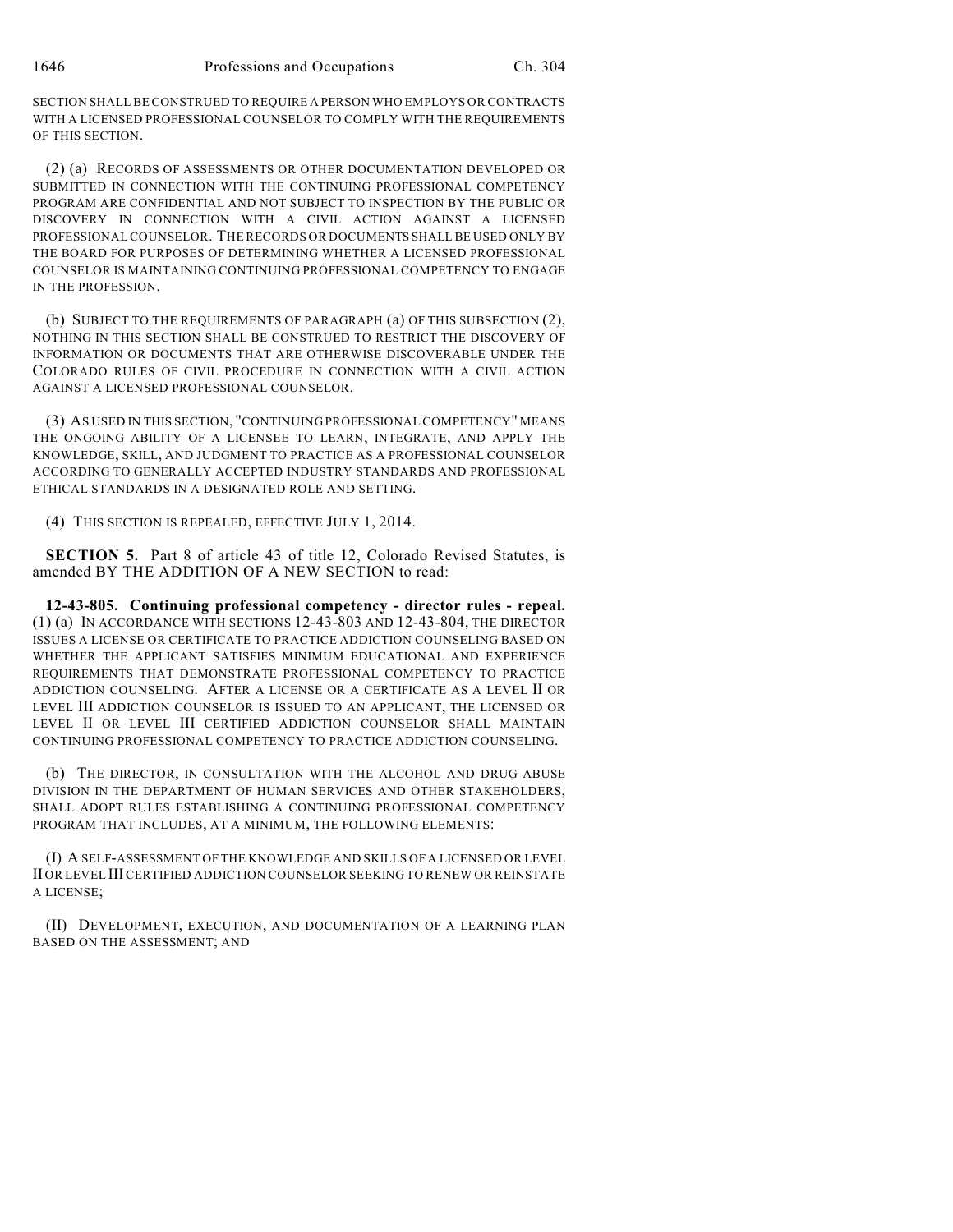(III) PERIODIC DEMONSTRATION OF KNOWLEDGE AND SKILLS THROUGH DOCUMENTATION OF ACTIVITIES NECESSARY TO ENSURE AT LEAST MINIMAL ABILITY TO SAFELY PRACTICE THE PROFESSION. NOTHING IN THIS SUBPARAGRAPH (III) SHALL REQUIRE A LICENSED OR LEVEL II OR LEVEL IIICERTIFIED ADDICTION COUNSELOR TO RETAKE ANY EXAMINATION REQUIRED PURSUANT TO SECTION 12-43-804 IN CONNECTION WITH INITIAL LICENSURE OR CERTIFICATION.

(c) THE DIRECTOR SHALL ESTABLISH THAT A LICENSED OR LEVEL II OR LEVEL III CERTIFIED ADDICTION COUNSELOR IS DEEMED TO SATISFY THE CONTINUING COMPETENCY REQUIREMENTS OF THIS SECTION IF THE LICENSED OR LEVEL II OR LEVEL III CERTIFIED ADDICTION COUNSELOR MEETS THE CONTINUED PROFESSIONAL COMPETENCE REQUIREMENTS OF ONE OF THE FOLLOWING ENTITIES:

(I) A STATE DEPARTMENT, INCLUDING CONTINUED PROFESSIONAL COMPETENCE REQUIREMENTS IMPOSED THROUGH A CONTRACTUAL ARRANGEMENT WITH A PROVIDER;

(II) AN ACCREDITING BODY RECOGNIZED BY THE DIRECTOR; OR

(III) AN ENTITY APPROVED BY THE DIRECTOR.

(d) (I) AFTER THE PROGRAM IS ESTABLISHED, A LICENSED OR LEVEL II OR LEVEL III CERTIFIED ADDICTION COUNSELOR SHALL SATISFY THE REQUIREMENTS OF THE PROGRAM IN ORDER TO RENEW OR REINSTATE A LICENSE OR CERTIFICATE TO PRACTICE ADDICTION COUNSELING IN COLORADO.

(II) THE REQUIREMENTS OF THIS SECTION APPLY TO INDIVIDUAL ADDICTION COUNSELORS WHO ARE LICENSED OR LEVEL II OR LEVEL III CERTIFIED PURSUANT TO THIS PART 8, AND NOTHING IN THIS SECTION SHALL BE CONSTRUED TO REQUIRE A PERSON WHO EMPLOYS OR CONTRACTS WITH A LICENSED OR LEVEL II OR LEVEL III CERTIFIED ADDICTION COUNSELOR TO COMPLY WITH THE REQUIREMENTS OF THIS SECTION.

(2) (a) RECORDS OF ASSESSMENTS OR OTHER DOCUMENTATION DEVELOPED OR SUBMITTED IN CONNECTION WITH THE CONTINUING PROFESSIONAL COMPETENCY PROGRAM ARE CONFIDENTIAL AND NOT SUBJECT TO INSPECTION BY THE PUBLIC OR DISCOVERY IN CONNECTION WITH A CIVIL ACTION AGAINST A LICENSED OR CERTIFIED ADDICTION COUNSELOR. THE RECORDS OR DOCUMENTS SHALL BE USED ONLY BY THE BOARD FOR PURPOSES OF DETERMINING WHETHER A LICENSED OR LEVEL II OR LEVEL III CERTIFIED ADDICTION COUNSELOR IS MAINTAINING CONTINUING PROFESSIONAL COMPETENCY TO ENGAGE IN THE PROFESSION.

(b) SUBJECT TO THE REQUIREMENTS OF PARAGRAPH (a) OF THIS SUBSECTION (2), NOTHING IN THIS SECTION SHALL BE CONSTRUED TO RESTRICT THE DISCOVERY OF INFORMATION OR DOCUMENTS THAT ARE OTHERWISE DISCOVERABLE UNDER THE COLORADO RULES OF CIVIL PROCEDURE IN CONNECTION WITH A CIVIL ACTION AGAINST A LICENSED OR CERTIFIED ADDICTION COUNSELOR.

(3) AS USED IN THIS SECTION, "CONTINUING PROFESSIONAL COMPETENCY" MEANS THE ONGOING ABILITY OF A LICENSED OR LEVEL II OR LEVEL III CERTIFIED ADDICTION COUNSELOR TO LEARN, INTEGRATE, AND APPLY THE KNOWLEDGE, SKILL, AND